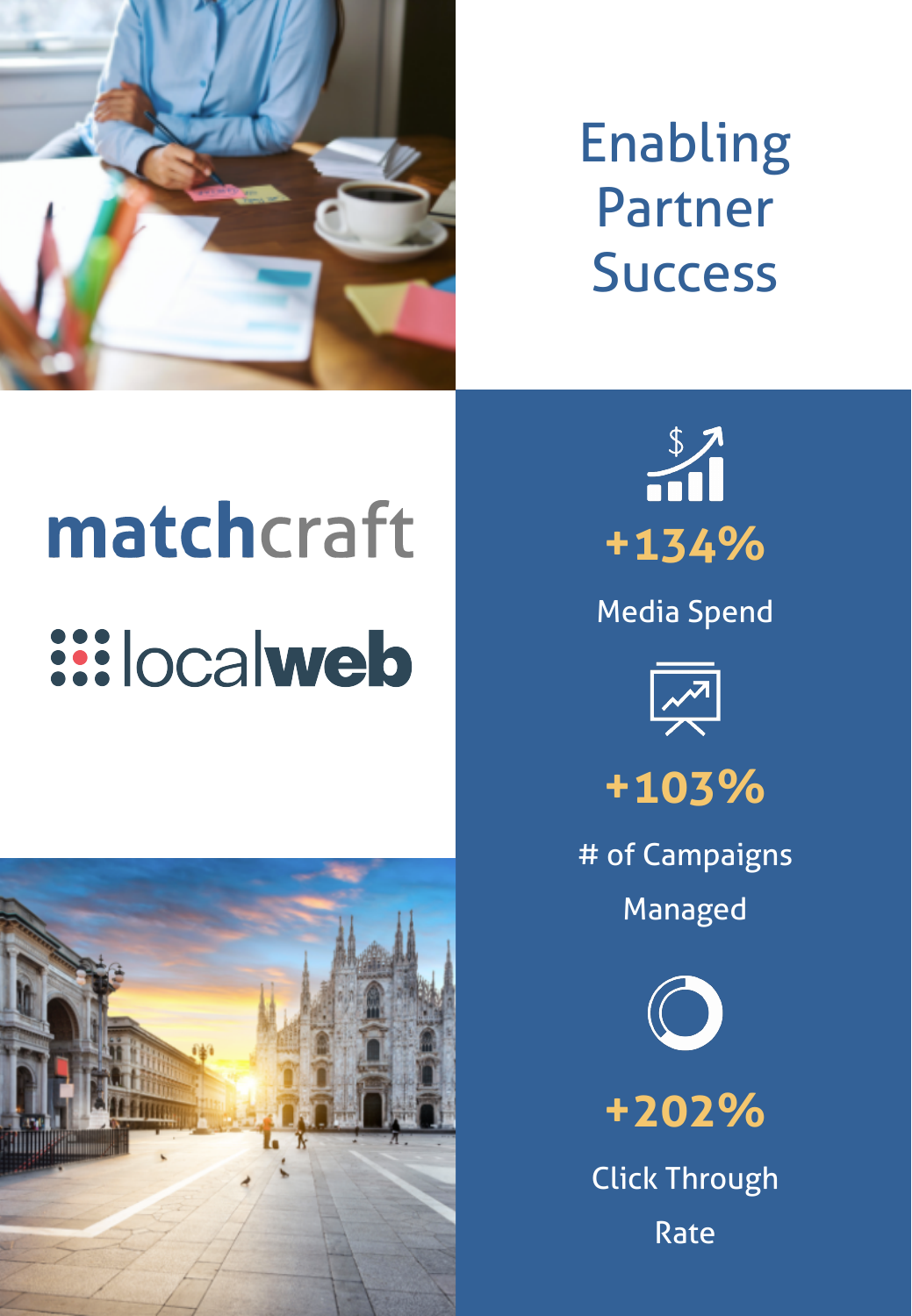## MatchCraft's **ad**Vantage Platform Enables Growth for Local Web

Local Web is a budding digital agency headquartered in Milan Italy whose focus is on [finding](https://www.linkedin.com/in/katerina-bojaxhiu-553b977a/) and converting customers for their SMB advertisers. Their CEO, Katerina Bojaxhiu, is driving rapid growth across the agency and is pushing the business forward successfully. In 2017 when Local Web first approached MatchCraft, their team was bogged down by the amount of time consumed by the process of setting up and managing digital media campaigns. That left them short on time to engage with their customers in a more meaningful way. Their mission was to provide their partners with more bespoke service and enable their team to focus on cultivating existing business and growing new partnerships.

In the two and half years since provisioning their first campaign on **ad**Vantage, the team at Local Web has seen first-hand the benefits of using a world-class marketing technology platform. Not only has the adVantage platform saved their team incredible amounts of time setting up campaigns, it has enabled them to scale their operations quickly and efficiently.

By utilizing adVantage for their paid search and display campaigns, the team has been able to more efficiently measure and report on ROI to their SMB advertisers.



*MatchCraft Product has helped our team in service delivery for Google Ads. As a SAAS platform the measure of ROI is more easy and our account managers have more time to dedicate in building trustful relationships with clients. This product has helped our team also to measure success through different components of campaigns such as costeffective clicks, calls, conversions and has given us the possibility to inform our clients through monthly reports of their campaign progress.*

- Erisjena Rruplli, Project Manager

Armed with data, and confident in the improvements seen on AdWords, the team at Local Web decided to test Facebook and Instagram Social Ads, Display Ads, Shopping Ads and paid search on Bing. As a result of being able to demonstrate tangible results and increasing ROI, the team at Local Web has been able to grow their advertisers' budgets and diversify campaigns into display and social as well as paid search.